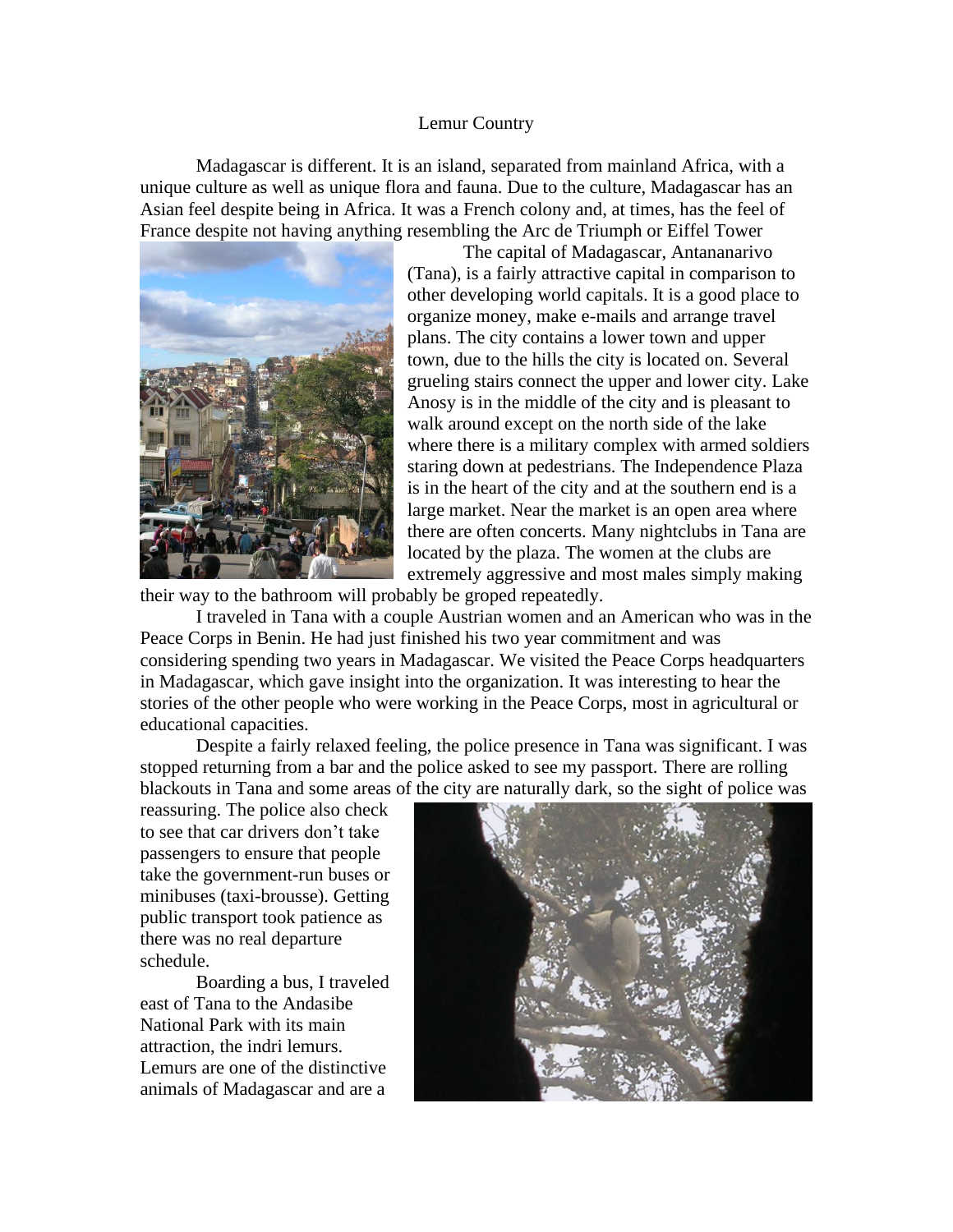major tourist attraction. The black and white indri lemur is one of the biggest lemurs as it can grow to three feet and jump 30 feet. Also of interest is the haunting, as well as loud, territorial call of the indri. Our tour guides played a cassette which had the indri mating call and this triggered the indri to call to each other. Although it was a bit superficial, hearing the indri mating call was fascinating.

There are other attractions at Andasibe National Park. Other types of lemurs can be seen including the brown lemur. There are several types of chameleons, including ones that are smaller than my pinky. There are larger, bright green and yellow chameleons as well. A night trek is an option and mouse lemurs, spiders and strange looking insects can be seen. Just walking around at night in the park is mysterious even if no animals are seen.

The actual village of Andasibe is also intriguing. It has just dirt roads, or actually muddy roads, and limited electricity. Most of the buildings are just shacks with a tin roof. The people spend a large amount of time farming, taking care of pigs and pounding the shaft off of rice. There are a couple of churches and a railroad, but rail service is rare. There is lush vegetation surrounding the small village and walking just a few feet out of the village is the jungle. As the sun sets and the darkness arrives, the candles appear and it feels as the whole village comes together until the light of the next morning. It is a good place to see how rural people in Madagascar live.

The road east of Andasibe leads to the attractive coastal city of Tamatave. Due to delayed traffic from rainy weather, our bus stopped at a small village to eat. It was noteworthy to see all the different types of food, including the numerous types of fruit. Jack fruit, lychee, mango and dried banana are on the menu and one could easily have a meal of just fruit. The size and variety of spiders are also impressive as exemplified by the spider in the bathroom of the restaurant I ate at.

Tamatave has numerous things to see in the city center. There is a nice boulevard that runs along the Indian Ocean. There are several restaurants and bars here as well as several beautiful flowers such as huge hibiscuses. Another main street, Boulevard de L'Independence runs between the ocean and the train station, passing the town hall. Tamatave also has several colonial buildings and thus it has an elegant feeling. Port



Fluvial is less elegant but illustrates life at the port. Getting around Tamatave can be done by push push, which is like a horse and carriage except there is a human pulling the carriage. The push push drivers need to steer clear of the deep potholes. One pothole had a large palm tree in it to indicate people should stay clear and it also illustrated the size of the potholes.

One of the major day trips from Tamatave is Parc Ivoloina, which is a botanical